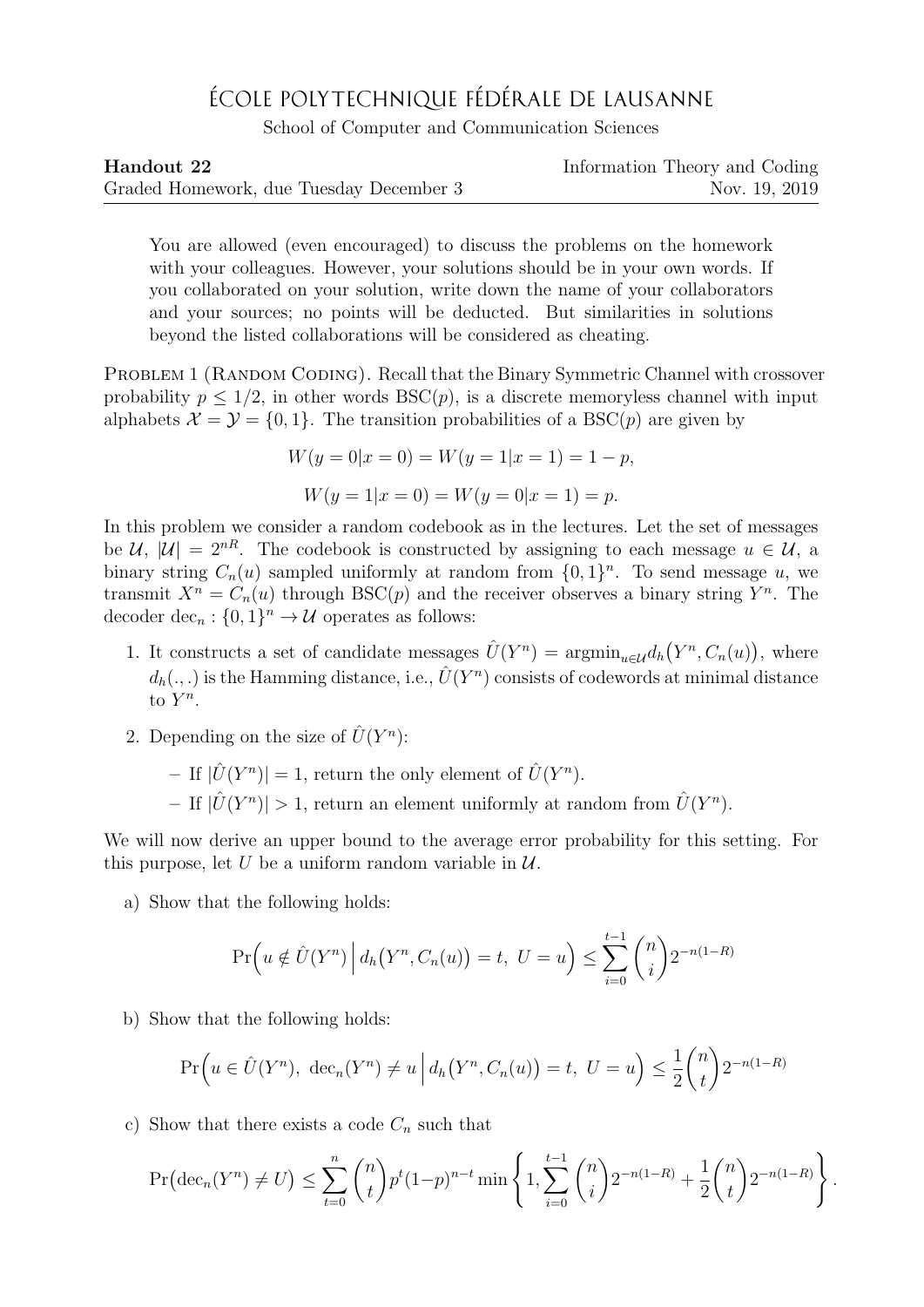d) Prove that for  $t \leq n/2$ 

$$
\sum_{i=0}^{t} \binom{n}{i} \le 2^{nh_2(t/n)}
$$

where  $h_2(p) \triangleq p \log \left( \frac{1}{n} \right)$  $\left(\frac{1}{p}\right) + (1-p)\log\left(\frac{1}{1-p}\right)$  $\frac{1}{1-p}$  is the binary entropy function. [Hint: Consider the binomial expansion of  $(\rho + \bar{\rho})^n$ , where  $\rho = t/n$  and  $\bar{\rho} \triangleq 1 - \rho$ .

- e) Show that
	- (i) for any  $q < p$ ,

$$
\sum_{i=0}^{\lfloor nq \rfloor} \binom{n}{i} p^i (1-p)^{n-i} \le 2^{-nD_2(q||p)}
$$

(ii) for any  $q > p$ ,

$$
\sum_{i=\lfloor nq \rfloor + 1}^{n} \binom{n}{i} p^i (1-p)^{n-i} \le 2^{-nD_2(q||p)}
$$

where 
$$
D_2(q||p) \triangleq q \log \left(\frac{q}{p}\right) + (1-q) \log \left(\frac{1-q}{1-p}\right)
$$
.

Hint: The following expansion might be useful:

$$
p^{i}(1-p)^{n-i} = \left(\frac{p}{q}\right)^{i} \left(\frac{1-p}{1-q}\right)^{n-i} q^{i}(1-q)^{n-i}
$$

f) Recall that the capacity of a BSC(p) is given by  $C = 1 - h_2(p)$ . Using the bound in part (c), show that for a sequence of codes  $\{C_n\}$  such that  $R < C$ ,

$$
\Pr\bigl(\mathrm{dec}_n(Y^n)\neq U\bigr)\stackrel{n\to\infty}\longrightarrow 0.
$$

[Hint: For  $R < C$ , show that there is a  $q > p$  such that  $1 - h_2(q) > R$ . Then split the outer sum in part (c) into two parts as  $\sum_{t=0}^{\lfloor nq \rfloor}$  (.) and  $\sum_{t=\lfloor nq \rfloor+1}^{n}$  (.). Upper bound the first sum by using part (d) and the second sum by using part (e).]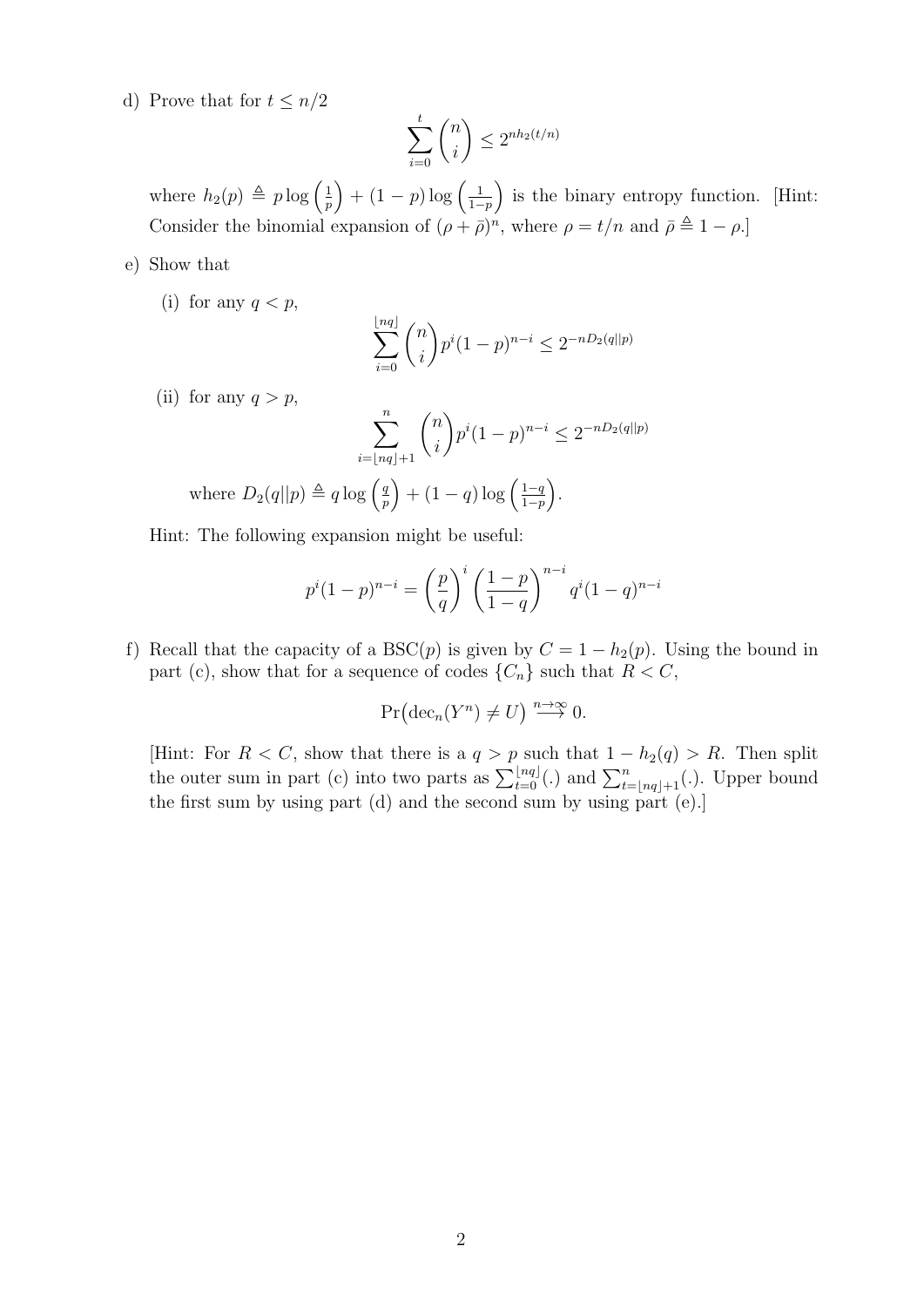PROBLEM 2 (FEINSTEIN'S THEOREM). In homework 7 problem 4, we have shown for a discrete memoryless channel with input and output alphabets  $\mathcal{X}, \mathcal{Y},$  and channel transition probabilities  $W(y|x)$ , there exists a code with length n, rate  $R < I(X;Y)$  and maximal probability of error  $\epsilon$  such that for any  $\delta > 0$ 

$$
\epsilon \le \Pr\big(i(X_1^n; Y_1^n) < n(R+\delta)\big) + 2^{-n\delta}
$$

where the input X has distribution  $P$ ,  $i(x; y) = \log_2 \frac{W(y|x)}{W(y)}$  $\frac{W(y|x)}{W(y)}$  and  $W(y) = \sum_{x \in \mathcal{X}} W(y|x)P(x)$ . We will specialize this bound for the case of BSC(p) described in Problem 1, with  $P_X(0)$  =  $P_X(1) = 1/2.$ 

a) We will define the Bhattacharya parameter of the channel as  $Z(W) = \sum_{y} \sqrt{W(y|0)W(y|1)}$ and the dispersion of the channel as  $V(W) = Var(i(X; Y))$ . For a BSC(p), show that

$$
Z(W) = 2\sqrt{p(1-p)}, \quad V(W) = p(1-p)\log_2^2 \frac{1-p}{p}.
$$

We will refer to  $Z(W)$  as  $Z_p$  and  $V(W)$  as  $V_p$ .

b) Show that for a  $BSC(p)$  the following holds:

$$
\Pr\left(i(X_i^n; Y_1^n) < n(R+\delta)\right) \le \exp\left(-n\frac{(I(X; Y) - R - \delta)^2 Z_p^2}{2V_p}\right)
$$

[Hint : Use Hoeffding's inequality.]

c) Prove the following inequality:

$$
\epsilon \le \min_{0 < \gamma < 1} \exp\left(-n\frac{\left(\gamma Z_p(I(X;Y) - R)\right)^2}{2V_p}\right) + \exp\left(-n\frac{(1-\gamma)(I(X;Y) - R)}{\log_2 e}\right)
$$